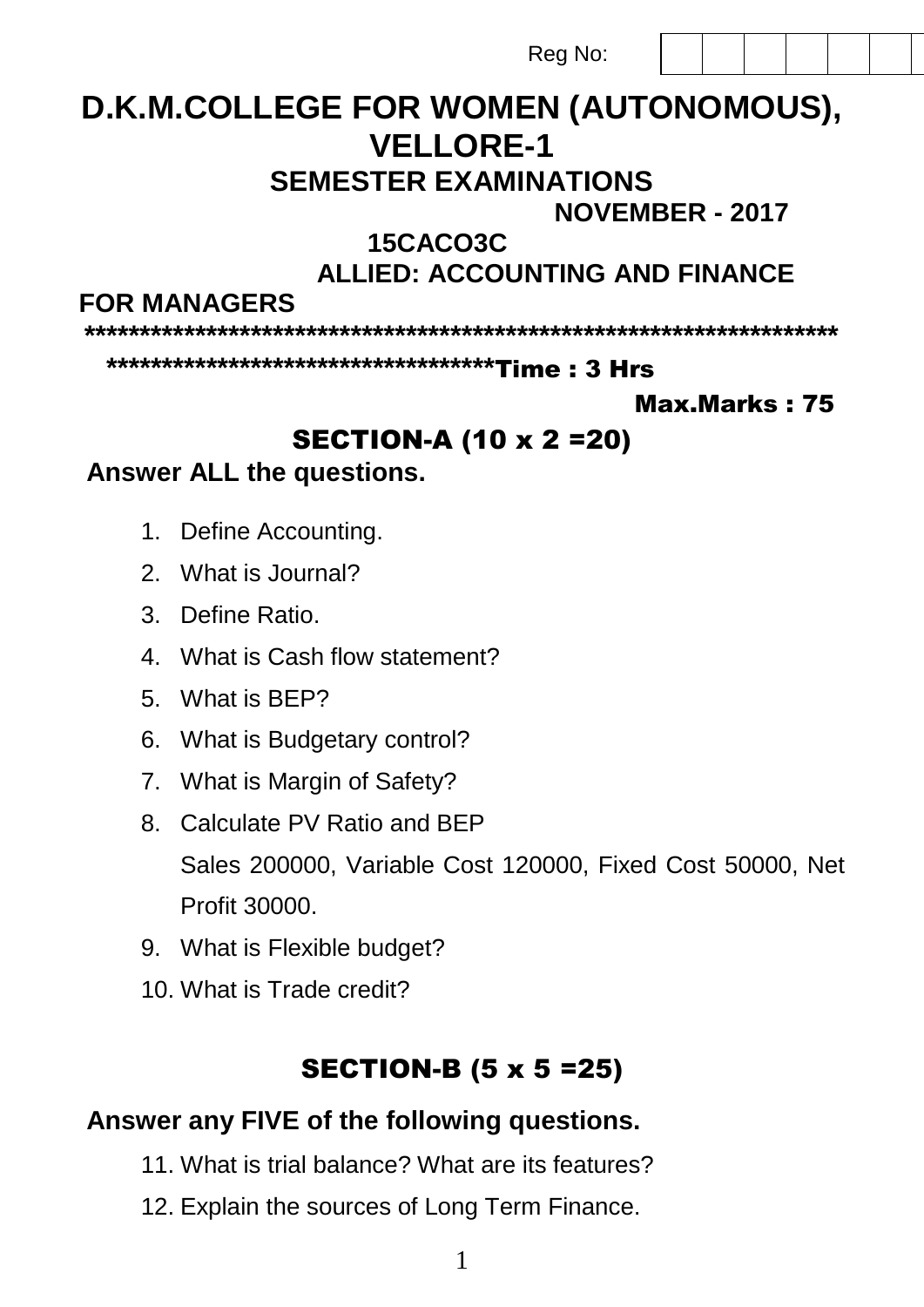- 13. Explain the goals of financial management.
- 14. Pass the journal entries**.**
	- 1. Paid into the bank Rs.20000
	- 2. Purchased car from Mohan Rs.100000
	- 3. Sold TV for Rs.50000
	- 4. Sold bike to Ram Rs.20000
	- 5. Paid Rent Rs.5000
	- 6. X Received Rs.10000 from Y
	- 7. Geetha paid Rs.15000 to Seta
	- 8. Received salary Rs.20000
- 15. Prepare Trial Balance from the following.

| Capital        | Rs. 50,000 | <b>Sales</b>    | Rs. 60,000 |
|----------------|------------|-----------------|------------|
| <b>Debtors</b> | Rs. 25,000 | Opening stock   | Rs. 35,000 |
| Creditor       | Rs. 30,000 | Land and        | Rs. 50,000 |
|                |            | <b>Building</b> |            |
| purchases      | Rs. 30,000 |                 |            |

- 16. Calculate BEP from the following Data
	- a) Sales 1000 units at 10 each Rs.10000 Variable cost Rs.6 per unit Fixed cost Rs.8000
	- b) If the selling price is reduced to Rs. 9 what is the new

BEP?

17. You are required to prepare production budget for half year ending June 2000 from the following information.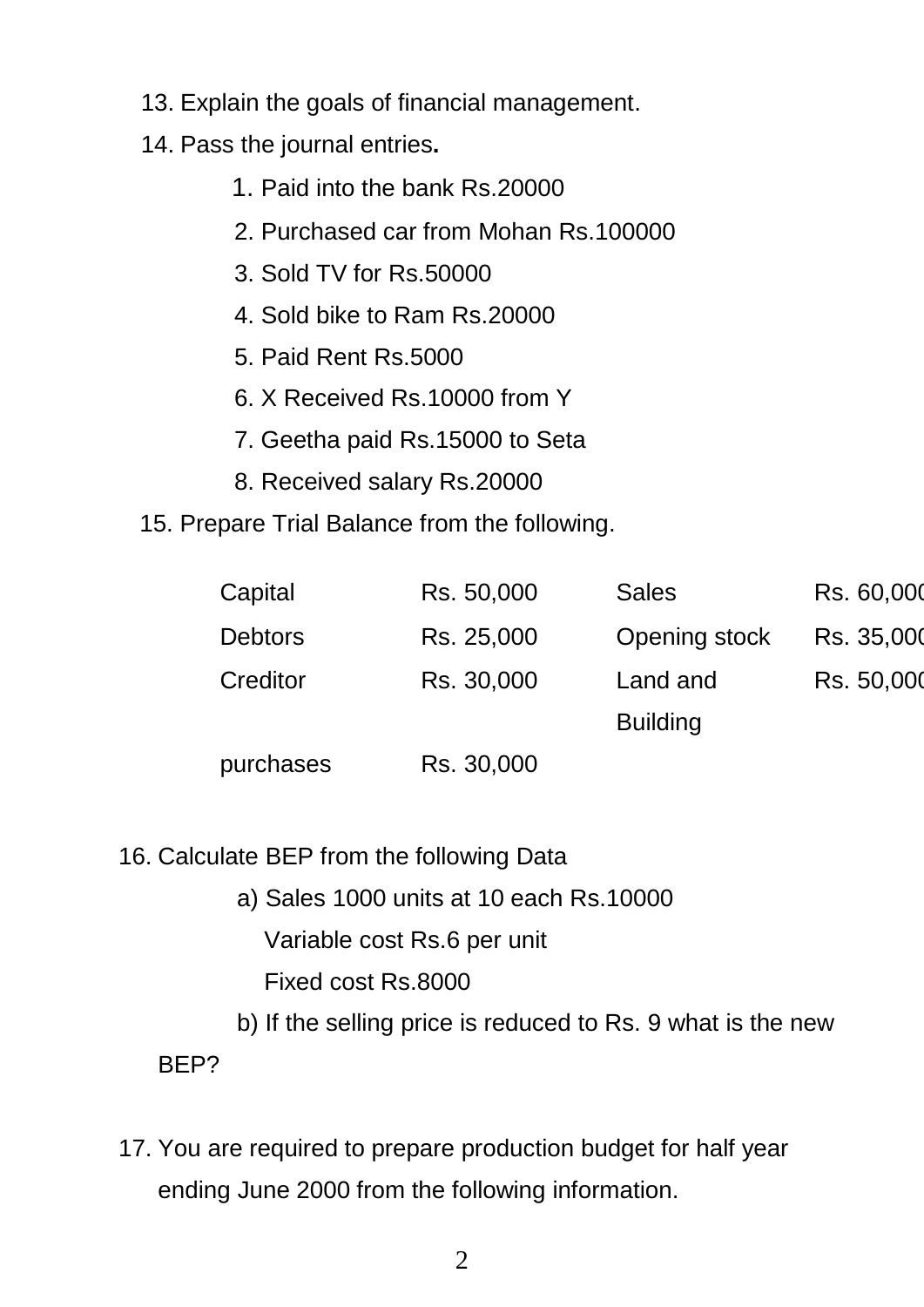| Product | <b>Budgeted</b><br><b>Sales</b><br>Quantity<br>(Units) | <b>Actual stock</b><br>on 31.12.99<br>(Units) | <b>Actual stock</b><br>on 30.6.99<br>(Units) |
|---------|--------------------------------------------------------|-----------------------------------------------|----------------------------------------------|
| S       | 20000                                                  | 4000                                          | 5000                                         |
| Τ       | 50000                                                  | 6000                                          | 10000                                        |

#### 18. Calculate fund from operation.

Profit and Account

| Particular             | Amount<br>(Rs) | Particular      | Amount<br>(Rs) |
|------------------------|----------------|-----------------|----------------|
| To expenses            | 300000         | <b>By Gross</b> | 4,50000        |
| paid                   | 70000          | profit          | 60000          |
| <b>To Depreciation</b> | 4000           | By gain         |                |
| To loss on sale of     | 200            | on sale of      |                |
| machine                | 20000          | land            |                |
| <b>To Discount</b>     | 115800         |                 |                |
| <b>To Goodwill</b>     |                |                 |                |
| To Net profit          |                |                 |                |
|                        | 510000         |                 | 51000          |

## SECTION-C (3 x 10 =30)

#### **Answer ALL the questions.**

19. (a) Distinction between Journal and Ledger.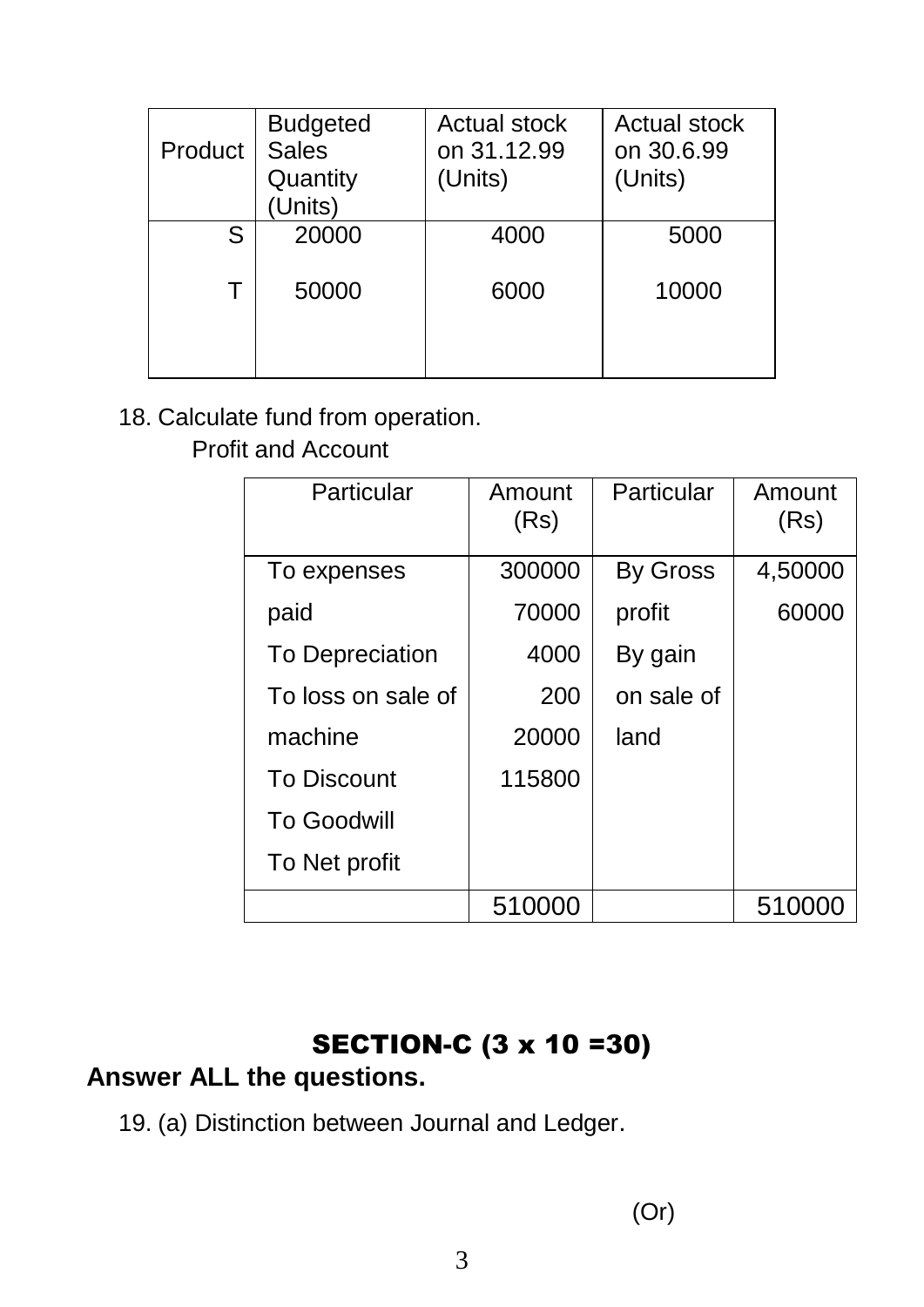(b) Prepare trading and profit and loss account.

| <b>Debtors</b>    | Amount<br>(Rs) | <b>Creditors</b>     | Amount<br>(Rs) |
|-------------------|----------------|----------------------|----------------|
| Land and building | 42000          | Capital              | 62000          |
| Machinery         | 20000          | <b>Sales</b>         | 98780          |
| Patents           | 7500           | Return               | 500            |
| Outstanding       | 5760           | outward              | 6300           |
| <b>Expenses</b>   | 14500          | <b>Creditors</b>     | 9000           |
| <b>Debtors</b>    | 40675          | <b>Bills payable</b> |                |
| Purchases         | 540            |                      |                |
| Cash in hand      | 2630           |                      |                |
| Cash at bank      | 680            |                      |                |
| Return inward     | 8480           |                      |                |
| Wages             | 4730           |                      |                |
| Fuel and power    | 3200           |                      |                |
| Carriage on sales | 2040           |                      |                |
| Carriage on       | 15000          |                      |                |
| purchases         | 3000           |                      |                |
| <b>Salaries</b>   | 600            |                      |                |
| General expenses  | 5245           |                      |                |
| Insurance         |                |                      |                |
| Drawings          |                |                      |                |
|                   |                |                      |                |
|                   | 176580         |                      | 176580         |
|                   |                |                      |                |

Closing stock 6800 Outstanding salary 1500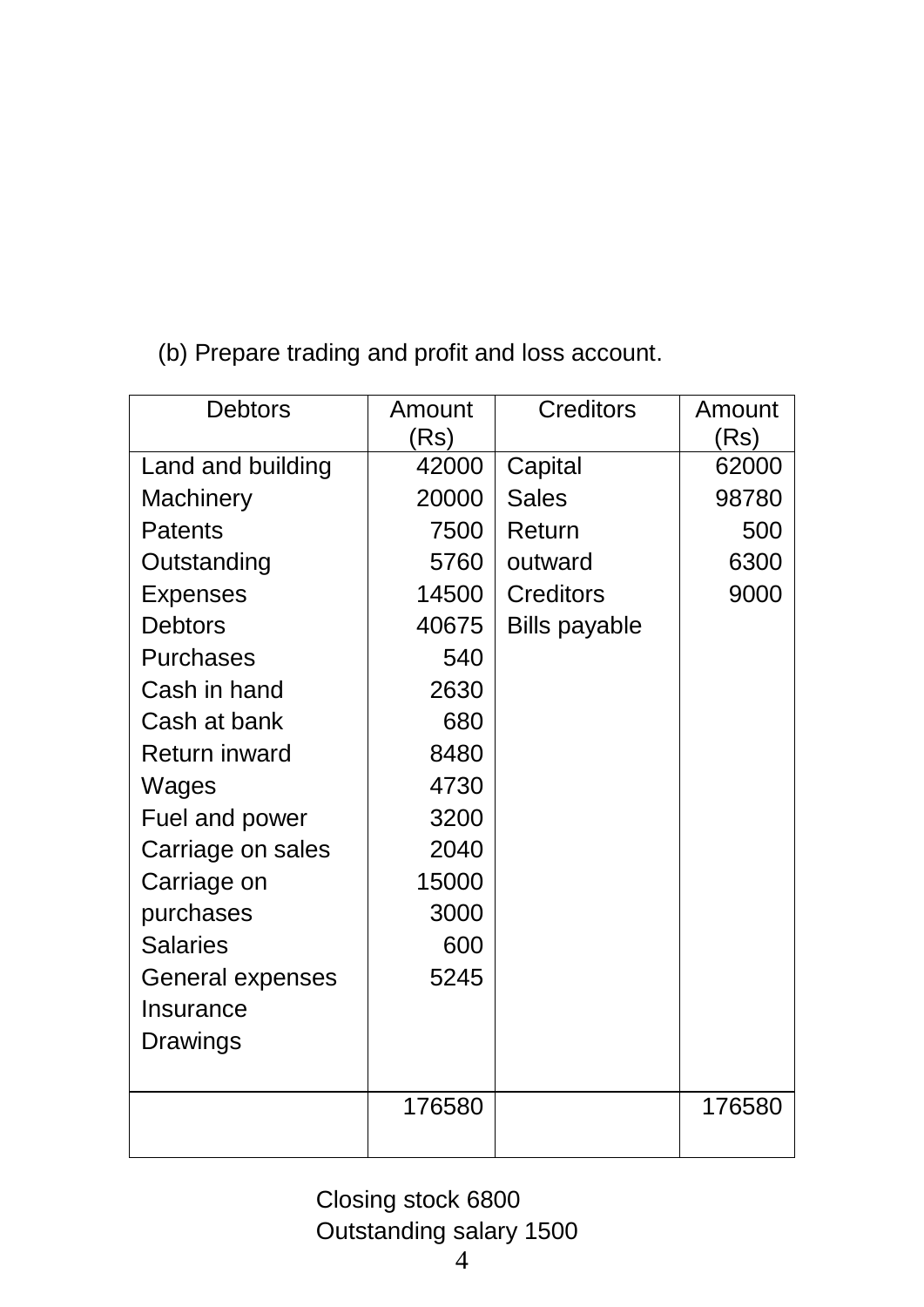Insurance prepaid 150 Depreciation machinery 10% and patent 20% Create provision 2% on debtors for bad debts.

20 (a) Prepare cash flow statement.

| Liabilities         | 1991   | 1992    | <b>Assets</b>       | 1991    | 1992    |
|---------------------|--------|---------|---------------------|---------|---------|
| Share capital       | 450000 | 450000  | <b>Fixed assets</b> | 400000  | 320000  |
| General reserve     | 300000 | 310000  | Investments         | 50000   | 60000   |
| Profit and loss A/c | 56000  | 68000   | <b>Stock</b>        | 240000  | 210000  |
| Creditors           | 168000 | 134000  | <b>Debtors</b>      | 210000  | 455000  |
| Tax provision       | 75000  | 10000   | <b>Bank</b>         | 149000  | 197000  |
| Mortgage loan       |        | 270000  |                     |         |         |
|                     |        |         |                     |         |         |
|                     |        |         |                     |         |         |
|                     |        |         |                     |         |         |
|                     |        |         |                     |         |         |
|                     | 104900 | 1242000 |                     | 1049000 | 1242000 |
|                     |        |         |                     |         |         |

Additional details.

- 1. Investment costing Rs.8000 was sold on Rs. 8500
- 2. Tax provision made during the year Rs.9000
- 3. During the year part of the fixed costing Rs.10000 was sold for Rs.12000 and the profit was included in profit and loss account.

(Or)

(b) The sales turnover and profit during two years were as follows.

| vear | sales  | profit |
|------|--------|--------|
| 2007 | 140000 | 15000  |